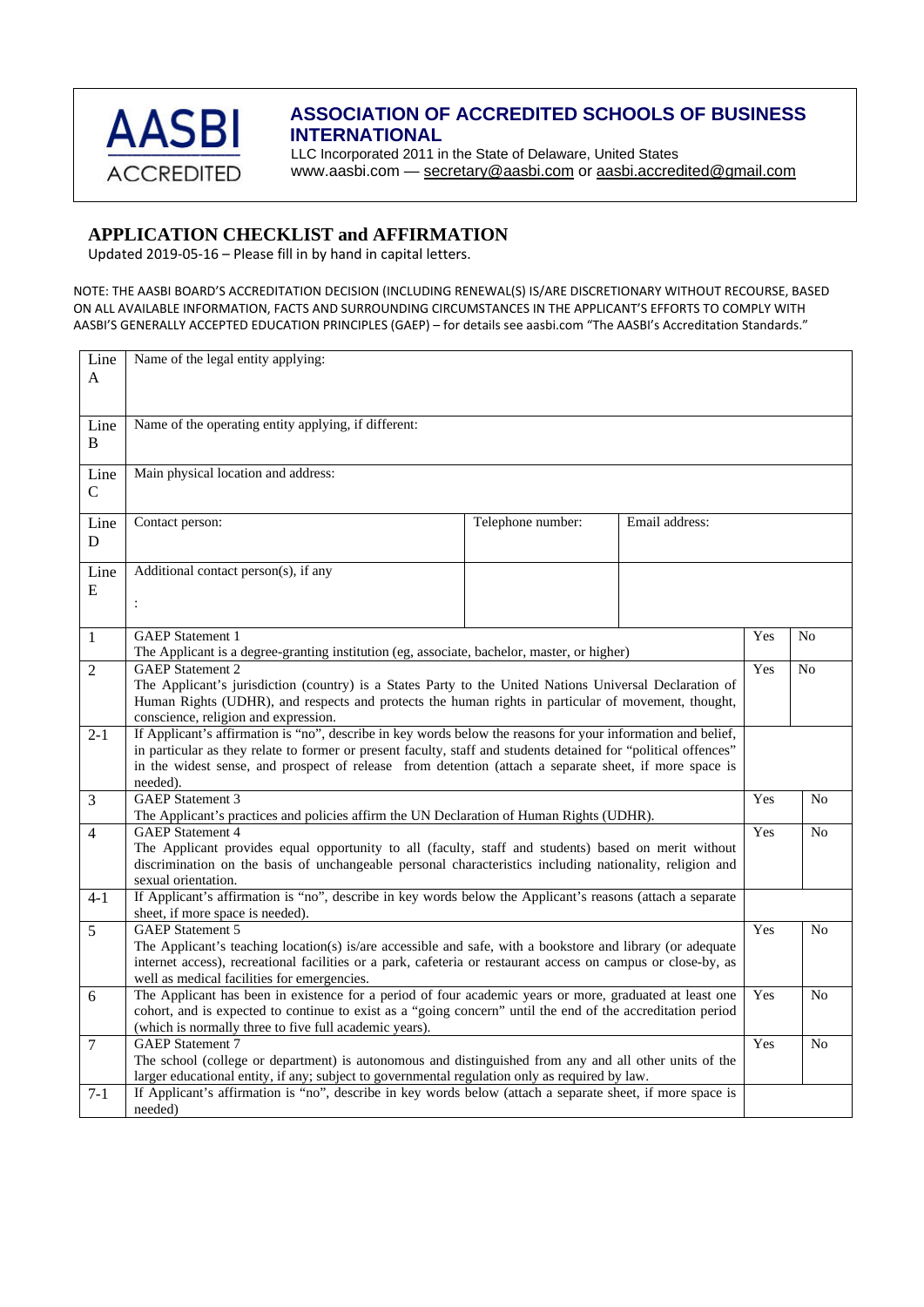| $\overline{8}$ | <b>GAEP</b> Statement 8:                                                                                       | Yes | N <sub>o</sub> |
|----------------|----------------------------------------------------------------------------------------------------------------|-----|----------------|
|                | The teaching facilities are sufficiently spacious with teaching aids including overhead projectors and the     |     |                |
|                | like, computer labs, student access to physical or digital books, recreational facilities, park and/or sitting |     |                |
|                | areas, medical emergency facility(ies), in a geographical area relatively free of natural disasters or         |     |                |
|                | adequate protection, e.g. by designed or retrofitted construction(s), and is not in a war zone or zone of      |     |                |
|                | continuous military conflict.                                                                                  |     |                |
| 9              | <b>GAEP</b> Statement 9:                                                                                       | Yes | N <sub>o</sub> |
|                | The Applicant's curriculum focuses on general management and business administration and related               |     |                |
|                | fields.                                                                                                        |     |                |
| 10             | <b>GAEP</b> Statement 10:                                                                                      | Yes | No             |
|                | The Applicant provides, or intends to provide, professional certification programs at the School by            |     |                |
|                | members of the faculty or qualified outside professionals, including but not limited to accounting             |     |                |
|                | programs preparing students for the uniform examinations for the certified public accountant, chartered        |     |                |
|                | accountant and/or certified management accountant, or chartered financial analyst or other comparable          |     |                |
|                | professional designations. [GAEP 10 does not apply to hospitality and tourism schools.]                        |     |                |
| 11             | <b>GAEP</b> Statement 11:                                                                                      | Yes | N <sub>o</sub> |
|                | The Applicant accepts students on the basis of their demonstrated preparation, academic and/or                 |     |                |
|                | professional curiosity, who, the Applicant believes, will benefit from the education offered within a set      |     |                |
|                | time frame to become contributing members of society.                                                          |     |                |
| 12             | <b>GAEP</b> Statement 12:                                                                                      | Yes | N <sub>o</sub> |
|                | The Applicant is making continuous efforts in measuring teaching effectiveness, e.g. by way of measuring       |     |                |
|                | learning outcomes.                                                                                             |     |                |
| 13             | <b>GAEP</b> Statement 13:                                                                                      | Yes | No             |
|                | The Applicant's teaching faculty are academically and/or professionally qualified. For example, a course       |     |                |
|                | may be taught by a full-time or adjunct member of the faculty who has the following qualifications:            |     |                |
|                | • A doctorate degree with graduate level major, and concentration in the area of teaching responsibility,      |     |                |
|                | or, if holding an out-of-the area doctorate degree, combined with a professional degree from a recognized      |     |                |
|                | board or institute, e.g. for accounting a CA, CPA, CFA, CIA, ICPA or equivalent, from a professional           |     |                |
|                | association/institute.                                                                                         |     |                |
|                | • A Master's degree with major in the area of teaching responsibility combined with a professional degree      |     |                |
|                | as explained immediately above or adequate professional, commercial or industry experience.                    |     |                |
|                | • For hospitality and tourism schools, GAEP 13 requires "competent qualification generally accepted            |     |                |
|                |                                                                                                                |     |                |
| 14             | and/or required in the industry".]<br><b>GAEP</b> Statement 14:                                                | Yes | N <sub>o</sub> |
|                | The Applicant allows faculty members sufficient time for personal activities including research, CPE           |     |                |
|                | (Continuing Professional Education) and seminars and/or consulting activities inside or outside the            |     |                |
|                | business schools, or college, or department. The faculty members' teaching load does not exceed six (6)        |     |                |
|                | semester courses per academic years; and does not normally exceed eight (8) semester course per                |     |                |
|                | academic year if co-teaching.                                                                                  |     |                |
| 15             | <b>GAEP</b> Statement 15:                                                                                      | Yes | N <sub>0</sub> |
|                | The Applicant allows faculty members adequate time for leisure, seminars and other extra-curricular            |     |                |
|                | activities.                                                                                                    |     |                |
| 16             | <b>GAEP</b> Statement 16:                                                                                      | Yes | No             |
|                | The Applicant encourages its faculty members' including adjuncts' Continuing Professional Education            |     |                |
|                | (CPE) including but not limited to publication requirements.                                                   |     |                |
| 17             | <b>GAEP</b> Statement 17:                                                                                      |     |                |
|                | AASBI does not distinguish between full-time and adjunct faculty, in particular if professionally qualified    |     |                |
|                | and active. The Applicant is not required to affirm on this checklist.                                         |     |                |
| 18             | <b>GAEP</b> Statement 18:                                                                                      | Yes | N <sub>o</sub> |
|                | The Applicant should and does, or intends to promote, an independent Faculty Association.                      |     |                |
| 19             | <b>GAEP</b> Statement 19:                                                                                      | Yes | No             |
|                | The Applicant has and adheres to an accepted code of conduct for all members of the School including           |     |                |
|                | faculty, staff, and students.                                                                                  |     |                |
| 20             | <b>GAEP</b> Statement 20:                                                                                      |     |                |
|                | The AASBI does not hold a School's general reputation in any particular regard. The Applicant is not           |     |                |
|                | expected to affirm on this checklist.                                                                          |     |                |
| 21             | <b>GAEP</b> Statement 21:                                                                                      | Yes | N <sub>o</sub> |
|                | The Applicant has access to sufficient liquid funds to cover one semester of the aggregate of staff and        |     |                |
|                | faculty salaries and facility maintenance.                                                                     |     |                |
|                |                                                                                                                |     |                |